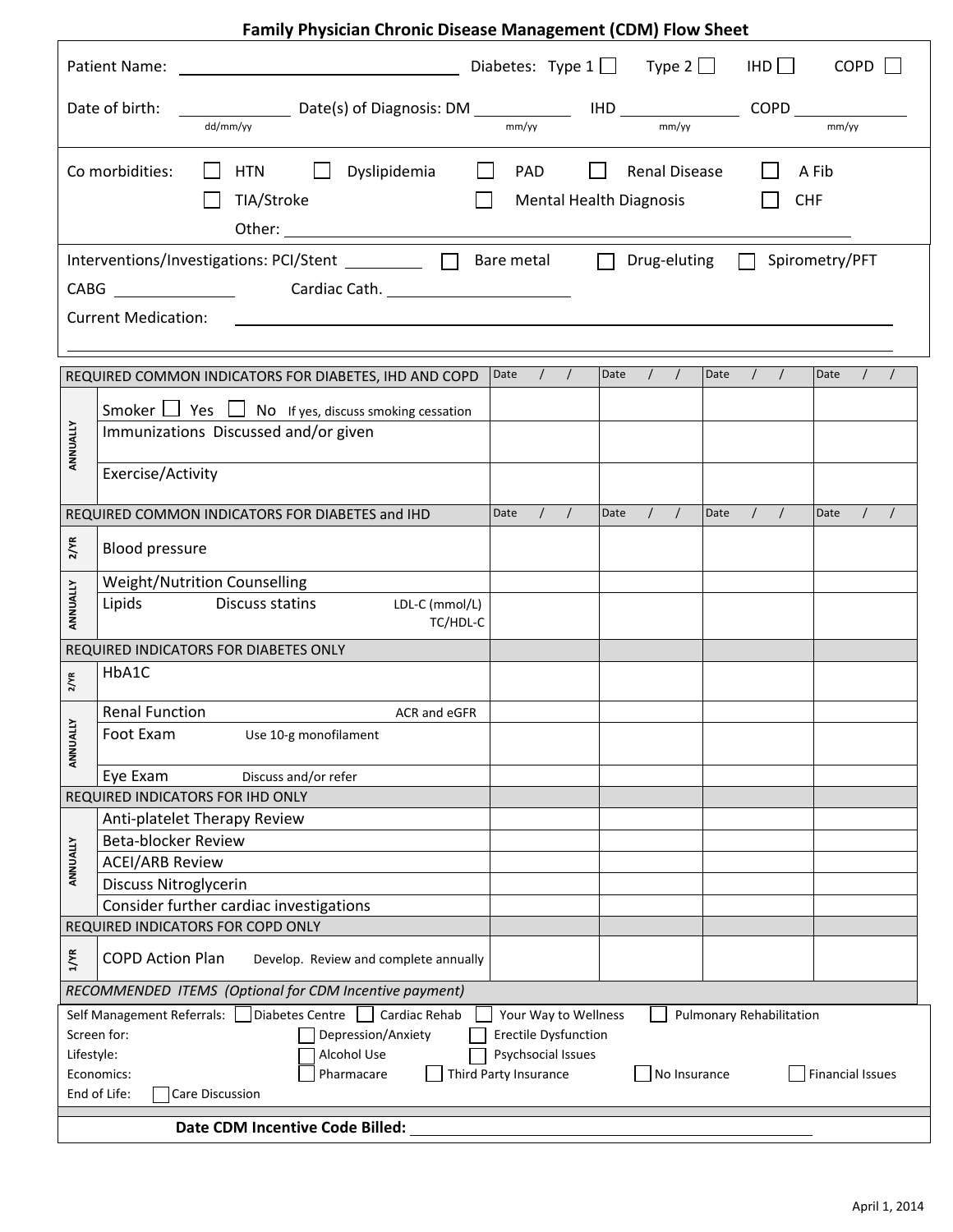## **SELECTED CHRONIC DISEASE MANAGEMENT GUIDELINE INDICATORS**

| Common Indicators: DM, IHD & COPD                                                    |                                                                                                                     | <b>Target</b>                                                                                                                                                                                                                                                                                                              |                                                                                                                  | <b>Comments</b>                                                                                        |                                                                                                                                             |  |  |
|--------------------------------------------------------------------------------------|---------------------------------------------------------------------------------------------------------------------|----------------------------------------------------------------------------------------------------------------------------------------------------------------------------------------------------------------------------------------------------------------------------------------------------------------------------|------------------------------------------------------------------------------------------------------------------|--------------------------------------------------------------------------------------------------------|---------------------------------------------------------------------------------------------------------------------------------------------|--|--|
| <b>Smoking Cessation</b>                                                             |                                                                                                                     | Non-smoker                                                                                                                                                                                                                                                                                                                 |                                                                                                                  |                                                                                                        |                                                                                                                                             |  |  |
| Immunizations                                                                        |                                                                                                                     | Influenza annually. Pneumococcal once, then for DM & IHD<br>repeat at 65 yr.; for COPD repeat every 5-10 years                                                                                                                                                                                                             |                                                                                                                  |                                                                                                        |                                                                                                                                             |  |  |
| Exercise/Activity                                                                    |                                                                                                                     | Discuss appropriate exercise/activity and possible referrals                                                                                                                                                                                                                                                               |                                                                                                                  |                                                                                                        | For DM & IHD: 30 mins/day 5x/wk plus<br>resistance exercise 3 x/wk.<br>For COPD: pulmonary rehab program                                    |  |  |
| <b>Common Indicators: DM &amp; IHD</b>                                               |                                                                                                                     | <b>Target</b>                                                                                                                                                                                                                                                                                                              |                                                                                                                  |                                                                                                        | <b>Comments</b>                                                                                                                             |  |  |
| <b>Blood Pressure</b>                                                                |                                                                                                                     | IHD without DM or CKD: <140/90<br>DM: <140/80*<br>DM and CKD: <130/80**<br>In children: <95th %ile for age, gender and height                                                                                                                                                                                              |                                                                                                                  |                                                                                                        | *In DM with no end organ damage<br>** Where this can be achieved safely without<br>undue burden                                             |  |  |
| Lipids                                                                               |                                                                                                                     | For IHD or IHD plus DM LDL-C: < 2.0 > 50% reduction<br>For DM only LDL-C: $< 2.6$                                                                                                                                                                                                                                          |                                                                                                                  |                                                                                                        | Test every 1-3 years OR as clinically indicated                                                                                             |  |  |
| Weight/Waist circumference/<br>Nutrition counseling                                  |                                                                                                                     | BMI: <25 kg/m <sup>2</sup> or<br>In children: <85th %ile for age<br>Waist circumference: M: <102 cm, F: <88 cm                                                                                                                                                                                                             |                                                                                                                  |                                                                                                        |                                                                                                                                             |  |  |
| <b>Diabetes Indicators</b>                                                           |                                                                                                                     | <b>Target</b>                                                                                                                                                                                                                                                                                                              |                                                                                                                  | <b>Comments</b>                                                                                        |                                                                                                                                             |  |  |
| HbA1C                                                                                |                                                                                                                     | $< 7\%$                                                                                                                                                                                                                                                                                                                    | -q 6 mo. In stable DM<br>-q 3 mo. For all others<br>Individualize HbA1C based on age, DM duration & co-morbidity |                                                                                                        |                                                                                                                                             |  |  |
| <b>Renal Function</b>                                                                |                                                                                                                     | ACR: <2.0 for males; <2.8 for females<br>eGFR: >60 mL/min                                                                                                                                                                                                                                                                  |                                                                                                                  | In presence of CKD, at least every 6 months.<br>Referral to nephrologist/internist if eGFR <30 mL/min  |                                                                                                                                             |  |  |
| Routine foot examination                                                             |                                                                                                                     | Annually                                                                                                                                                                                                                                                                                                                   |                                                                                                                  | Q3-6 mo. In moderate to high risk foot. Assess skin, neuropathy<br>(10 -g monofilament) and perfusion. |                                                                                                                                             |  |  |
| Routine dilated eye examination                                                      |                                                                                                                     | At diagnosis, then every 1-2 years based<br>By optometrist or ophthalmologist<br>on degree of retinopathy.                                                                                                                                                                                                                 |                                                                                                                  |                                                                                                        |                                                                                                                                             |  |  |
| <b>IHD Indicators</b>                                                                |                                                                                                                     | <b>Duration</b>                                                                                                                                                                                                                                                                                                            |                                                                                                                  |                                                                                                        | <b>Comments</b>                                                                                                                             |  |  |
| Beta-blocker                                                                         |                                                                                                                     | STEMI: Indefinitely<br>Non-STEMI: Indefinitely unless low risk                                                                                                                                                                                                                                                             |                                                                                                                  |                                                                                                        |                                                                                                                                             |  |  |
| ACEI/ARB                                                                             |                                                                                                                     | Indefinitely unless low risk                                                                                                                                                                                                                                                                                               |                                                                                                                  |                                                                                                        | ACEI: Titrate to target dose.<br>Consider ARB if contraindication or<br>intolerance to ACEI                                                 |  |  |
| <b>Antiplatelet Therapy</b><br>ASA 81 to 325 mg OD                                   | ASA indefinitely -STEMI, Non-STEMI and Stable Coronary Artery Disease                                               |                                                                                                                                                                                                                                                                                                                            |                                                                                                                  |                                                                                                        | ASA maximum dose 75-100 mg if on<br>Ticagrelor                                                                                              |  |  |
| Clopidogrel 75 mg OD                                                                 | Clopidogrel: STEMI - Only if had PCI<br>Minimum 1 mo. post bare metal stent<br>Min. 12 mo. post drug-eluting stent  |                                                                                                                                                                                                                                                                                                                            |                                                                                                                  |                                                                                                        | Clopidogrel: STEMI<br>Dependent on type of stent and risk<br>profile                                                                        |  |  |
|                                                                                      |                                                                                                                     | <b>Clopidogrel: Non-STEMI</b><br>No PCI: Low risk - 3 mo; Inc. risk - 12 mo.; Very high risk - >12 mo.<br>PCI: Low risk & bare metal stent - 3 mo.; Increased risk regardless<br>of stent or ≥1 drug-eluting stent - 12 mo.; very high risk regardless of stent or<br>$\geq$ 3 drug-eluting stents or complex PCI - >12 mo |                                                                                                                  |                                                                                                        | <b>Clopidogrel Non-STEMI</b><br>Depends on risk of recurrent event<br>& stent type                                                          |  |  |
| Ticagrelor 90 mg BID                                                                 | <b>Ticagrelor</b><br>Prescribed to high risk Acute Coronary Syndrome patients, 12 months of<br>therapy recommended. |                                                                                                                                                                                                                                                                                                                            |                                                                                                                  |                                                                                                        | Ticagrelor: Reduce ASA to 75-100<br>mg. Transient dyspnea can be early<br>side effect. Usually mild and<br>resolves with continued therapy. |  |  |
| Discuss Nitroglycerin                                                                |                                                                                                                     |                                                                                                                                                                                                                                                                                                                            |                                                                                                                  |                                                                                                        |                                                                                                                                             |  |  |
| Consider further cardiac investigations                                              |                                                                                                                     |                                                                                                                                                                                                                                                                                                                            |                                                                                                                  |                                                                                                        |                                                                                                                                             |  |  |
| <b>COPD Indicators</b>                                                               |                                                                                                                     | <b>Target</b>                                                                                                                                                                                                                                                                                                              |                                                                                                                  |                                                                                                        | <b>Comments</b>                                                                                                                             |  |  |
| <b>COPD Action Plan</b>                                                              |                                                                                                                     | Include medications and emergency instructions for patient.                                                                                                                                                                                                                                                                |                                                                                                                  |                                                                                                        | Copy given to patient.                                                                                                                      |  |  |
| PHARMACOTHERAPY IN COPD                                                              |                                                                                                                     |                                                                                                                                                                                                                                                                                                                            |                                                                                                                  |                                                                                                        |                                                                                                                                             |  |  |
| INCREASING DISABILITY AND LUNG FUNCTION IMPAIRMENT<br><b>MILD</b><br><b>MODERATE</b> |                                                                                                                     |                                                                                                                                                                                                                                                                                                                            |                                                                                                                  |                                                                                                        | <b>VERY SEVERE</b>                                                                                                                          |  |  |
| <b>SABD</b> prn                                                                      |                                                                                                                     | Infrequent AECOPD (average of <1 per year)<br>LAAC or LABA + SABA prn                                                                                                                                                                                                                                                      |                                                                                                                  | Frequent AECOPD (≥1 per year)<br>LAAC + ICS/LABA +SABA prn                                             |                                                                                                                                             |  |  |
| Persistent dyspnea                                                                   |                                                                                                                     | Persistent dyspnea                                                                                                                                                                                                                                                                                                         |                                                                                                                  |                                                                                                        | Persistent dyspnea                                                                                                                          |  |  |
| LAAC + SABA prn                                                                      |                                                                                                                     | LAAC + LABA + SABA prn<br>Persistent dyspnea                                                                                                                                                                                                                                                                               |                                                                                                                  | LAAC + ICS/LABA + SABA prn                                                                             |                                                                                                                                             |  |  |
| or                                                                                   |                                                                                                                     |                                                                                                                                                                                                                                                                                                                            |                                                                                                                  |                                                                                                        | $\pm$                                                                                                                                       |  |  |
| LABA + SABD prn                                                                      |                                                                                                                     | LAAC + ICS/LABA* + SABA prn                                                                                                                                                                                                                                                                                                |                                                                                                                  |                                                                                                        | Theophylline                                                                                                                                |  |  |

\*refers to lower dose ICS/LABA SABD = Short‐acting bronchodilator (e.g. ipatropium or SABA) SABA = Short‐acting beta agonist (e.g. salbutamol; terbutaline) LABA = Long acting beta agonist (e.g. salmeterol; formoterol)

LAAC = Long acting anticholinergic (e.g. tiotropium) ICS/LABA = inhaled corticosteroid/LABA (e.g. fluticasone/salmeterol;